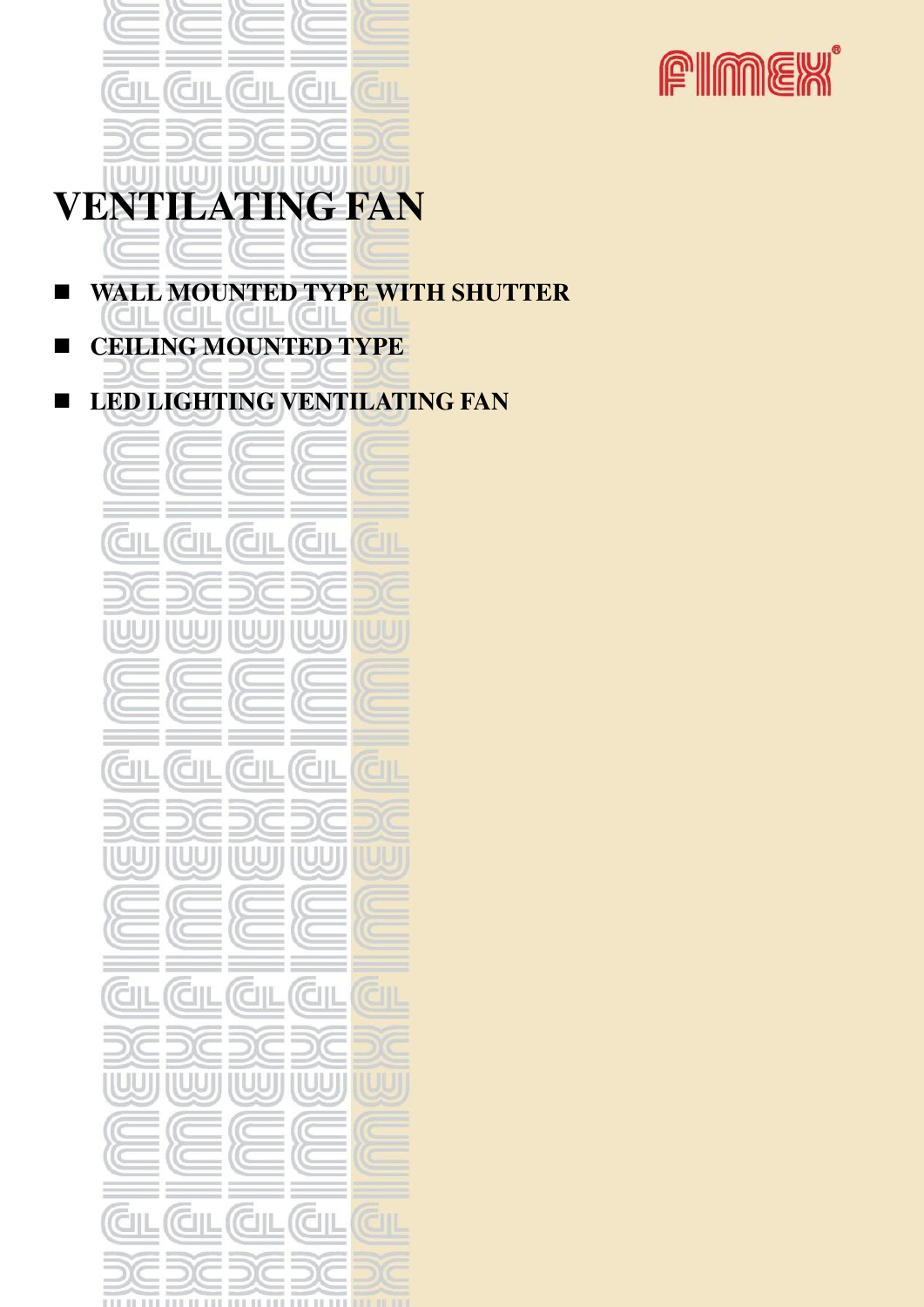## **PIMEX VENTILATING FAN Wall Mounted Type With Shutter**



### **VENTILATING FAN (Ball Bearing Motor)**

- ․ Weather-proof, Dust -Proof, Bug-Proof Design
- Electricity Saving ; Low Noise ; High Current
- ․ Bidirectional Exhaust/Sucking Ventilator (Air In/Out-2 Ways)
- Cable length can be made 0.5M or depended on Request



## **Specification (Without Net-Cover):**

| Model<br>No. | Blade<br>$mm$ (inch)   | Voltage<br>(V) | Freq.<br>(Hz)    | Motor<br>Power | Way                   | Air-flow<br>$(m^3$ /pm) | <b>Noise</b><br>(dB) | Install<br>(mm) | Panel<br>(mm) | Size (mm)<br>LxWxT         |
|--------------|------------------------|----------------|------------------|----------------|-----------------------|-------------------------|----------------------|-----------------|---------------|----------------------------|
| $FT-15$      | $\varphi$ 150<br>(6")  | 120V/<br>230V  | 60Hz/<br>50Hz    | <b>25W</b>     | 1-Way<br>(Air Out)    | Out (270)               | 38                   | 200             | 150x150       | $235 \times 235 \times 65$ |
| FT-20        | $\varphi$ 200<br>(8")  | 120V/<br>230V  | 60Hz/<br>$50$ Hz | 30W            |                       | Out (486)               | 42                   | 250             | 180x180       | 290 x 290 x 70             |
| FT-25        | $\varphi$ 250<br>(10") | 120V/<br>230V  | 60Hz/<br>50Hz    | 35W            |                       | Out (720)               | 48                   | 300             | 208x208       | $335 \times 335 \times 65$ |
| FT-30        | $\varphi$ 300<br>(12") | 120V/<br>230V  | 60Hz/<br>50Hz    | 45W            |                       | Out (1080)              | 52                   | 350             | 274x274       | $392 \times 392 \times 80$ |
| FT-20        | $\varphi$ 200<br>(8")  | 120V/<br>230V  | $60$ Hz/<br>50Hz | 30W            | 2-Way<br>(Air In/Out) | Out (486)<br>In (360)   | 42                   | 250             | 180x180       | 290 x 290 x 70             |
| FT-25        | $\varphi$ 250<br>(10") | 120V/<br>230V  | 60Hz/<br>50Hz    | <b>35W</b>     |                       | Out (720)<br>ln(540)    | 48                   | 300             | 208x208       | $335 \times 335 \times 65$ |
| FT-30        | $\varphi$ 300<br>(12") | 120V/<br>230V  | 60Hz/<br>50Hz    | 45W            |                       | Out (1080)<br>In (780)  | 52                   | 350             | 274x274       | $392 \times 392 \times 80$ |

#### **Specification (With Net-Cover safety device)**:

| Model<br>No. | <b>Blade</b><br>$mm$ (inch) | Voltage<br>(V) | Freq.<br>(Hz)       | Motor<br>Power | Way                   | Air-flow<br>$(m^3$ /pm) | <b>Noise</b><br>(dB) | Install<br>(mm) | Panel<br>(mm) | Size (mm)<br>LxWxT         |
|--------------|-----------------------------|----------------|---------------------|----------------|-----------------------|-------------------------|----------------------|-----------------|---------------|----------------------------|
| <b>FN-15</b> | $\varphi$ 150<br>(6")       | 120V/<br>230V  | 60Hz/<br>50Hz       | <b>25W</b>     |                       | Out (270)               | 38                   | 200             | 150x150       | $235 \times 235 \times 65$ |
| <b>FN-20</b> | $\varphi$ 200<br>(8")       | 120V/<br>230V  | $60$ Hz $/$<br>50Hz | 30W            | 1-Way<br>(Air Out)    | Out (486)               | 42                   | 250             | 180x180       | 290 x 290 x 70             |
| <b>FN-25</b> | $\varphi$ 250<br>(10")      | 120V/<br>230V  | 60Hz/<br>50Hz       | 35W            |                       | Out (720)               | 48                   | 300             | 208x208       | $335 \times 335 \times 65$ |
| <b>FN-30</b> | $\varphi$ 300<br>(12")      | 120V/<br>230V  | 60Hz/<br>50Hz       | 45W            |                       | Out (1080)              | 52                   | 350             | 274x274       | 392 x 392 x 80             |
| <b>FN-20</b> | $\varphi$ 200<br>(8")       | 120V/<br>230V  | 60Hz/<br>50Hz       | 30W            |                       | Out (486)<br>ln(360)    | 42                   | 250             | 180x180       | 290 x 290 x 70             |
| <b>FN-25</b> | $\varphi$ 250<br>(10")      | 120V/<br>230V  | 60Hz/<br>50Hz       | 35W            | 2-Way<br>(Air In/Out) | Out (720)<br>ln(540)    | 48                   | 300             | 208x208       | $335 \times 335 \times 65$ |
| <b>FN-30</b> | $\varphi$ 300<br>(12")      | 120V/<br>230V  | 60Hz/<br>50Hz       | 45W            |                       | Out (1080)<br>In (780)  | 52                   | 350             | 274x274       | 392 x 392 x 80             |

**\*\* Material : Polypropylene (ABS & Polypropylene Body With Meal Base Are Also Available)\*\***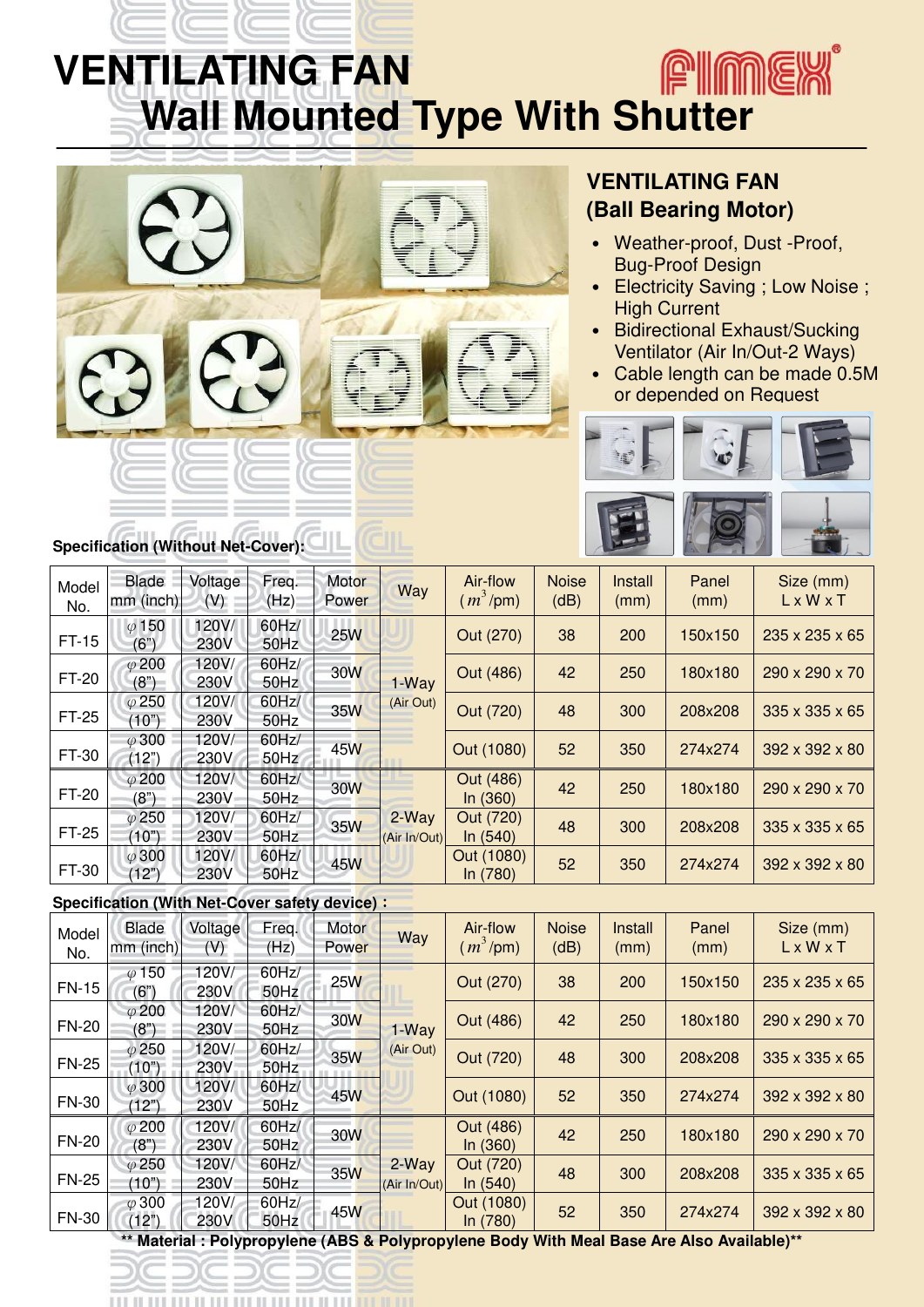## **PIMEX VENTILATING FAN Wall/Window/Ceiling Mounted Type**



- Made of High Quality ABS Plastic
- 7-Fan Blades Exhaust Fast And Strong; Fan Designed With Ultra Thin Front Panel And Shutter (When Ventilation Works, The Front Shutter Will Open Automatically)

 $(CIII)$ 

- Ball Bearing Motor Has Slow Heating Up And Long Service Lifetime
- ․ With 3 x 0.5mm2 Power Cord
- Suitable For Ceiling Mounting Or Fixing On Wall

| Specification: |  |
|----------------|--|
|----------------|--|

| Model No.    | <b>Blade</b>                  | Voltage | Freq.    | Input      | Air-flow   | <b>Noise</b> | Install | Panel   | Size (mm)                            |
|--------------|-------------------------------|---------|----------|------------|------------|--------------|---------|---------|--------------------------------------|
|              | $\mathsf{m}\mathsf{m}$ (inch) | (V)     | (Hz)     | (W)        | $m^3$ /pm) | (dB)         | (mm)    | (mm)    | $L \times W \times T \times Dia.Ø$   |
|              | $\varphi$ 90                  | 20V/    | 60Hz/    | 14W        | 80         | 33           | Ø100    | 150x150 | $150 \times 150 \times 94 \times 98$ |
| <b>FC-04</b> | (4")                          | 230V    | 50Hz     |            |            |              |         |         |                                      |
|              | $\varphi$ 108                 | 120V/   | 60Hz/    | <b>17W</b> |            | 35           |         |         |                                      |
| <b>FC-05</b> | (5")                          | 230V    | 50Hz     |            | 150        |              | Ø120    | 180x180 | 180 x 180 x 97 x 117                 |
|              | $\varphi$ 135                 | 120V/   | 60Hz/    | <b>22W</b> | 250        | 37           | Ø150    | 208x208 | 208 x 208 x 105 x 147                |
| <b>FC-06</b> | (6")                          | 230V    | 50Hz     |            |            |              |         |         |                                      |
|              | $\varphi$ 180                 | 20V/    | $60$ Hz/ |            |            |              |         | 274x274 | 274 x 274 x 112 x 195                |
| <b>FC-08</b> | (8"                           | 230V    | 50Hz     | <b>25W</b> | 370        | 39           | Ø200    |         |                                      |

#### **Specification (With Indicator Light & Pulling Switch, cable 0.5meter)**:

|                     | <b>Blade</b>  | Voltage | Freq.       | Input      | Air-flow    | <b>Noise</b> | Install | Panel   | Size (mm)                            |
|---------------------|---------------|---------|-------------|------------|-------------|--------------|---------|---------|--------------------------------------|
| Model No. mm (inch) |               | (V)     | (Hz)        | (W)        | $(m^3$ /pm) | (dB)         | (mm)    | (mm)    | $L \times W \times T \times DiaQ$    |
|                     | $\varphi$ 90  | 120V/   | $60$ Hz $/$ | <b>14W</b> | 80          | 33           | Ø100    | 157x157 | $157 \times 157 \times 80 \times 98$ |
| FD-04               | (4")          | 230V    | 50Hz        |            |             |              |         |         |                                      |
|                     | $\varphi$ 108 | 120V/   | 60Hz/       | <b>17W</b> | 150         | 35           | Ø120    | 157x157 | 157 x 157 x 83 x 117                 |
| <b>FD-05</b>        | (5")          | 230V    | 50Hz        |            |             |              |         |         |                                      |
|                     | $\varphi$ 135 | 20V/    | 60Hz/       | <b>22W</b> | 250         | 37           | Ø150    | 200x200 | 200 x 200 x 95 x 147                 |
| <b>FD-06</b>        | (6")          | 230V    | 50Hz        |            |             |              |         |         |                                      |

**\*\* With or Without Pulling Switch are all available \*\***